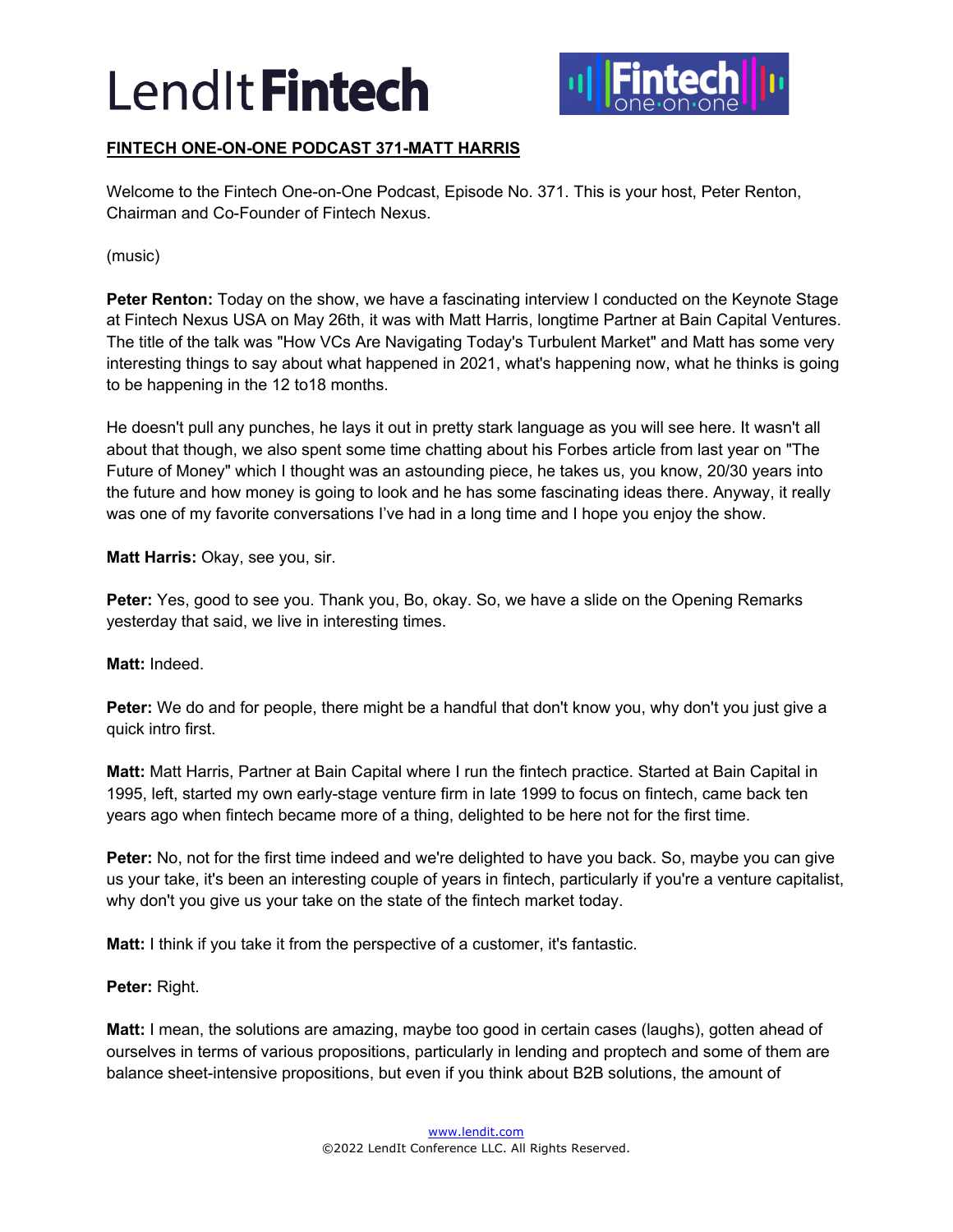

investment that's gone into it, the delta between the value propositions and the elegance of the design and the functionality of the products that consumers and businesses are enjoying today versus were we were five years ago is amazing. That said, you know, as human beings do, we got a little over exuberant about what all that is worth in terms of equity valuation and sadly now, we're kind of reaping the harvest of that over exuberance.

**Peter:** Right, right. So, I remember you were in our webinar with Steve McLaughlin and several others, Nigel Morris and a few others, very early in the pandemic you said that, you know, we're not going to do deals via Zoom, that just not going to happen. Obviously, that did happen, but do you think that was a contributing factor to this sort of crazy time we had last year where term sheets were coming out in days and there was a lot of pressure to really compete with all the other VCs because there was so much money available?

**Matt:** A number of really important points this question brings out, the first one is that you should take everything I say with a grain of salt (both laugh) because about half of that is I'm being wrong so keep that in mind. The second is that Zoom contributed to what became, I would even go so far as to say a toxic situation in terms of how funding was raised, how much of it was raised than it would valuation and that actually, sadly, the victims of that toxicity, in some part, will be the investors, but actually will be the founders who raised all this money at this prices that they now have to live up to and hired all these people as we're hearing day in, day out now some of them will have to be let go and it was highly problematic. I mean, I'll just say for my part, I took 2021 off entirely, didn't do a single deal.

**Peter:** You didn't do a single deal?

**Matt:** Yeah. I did some via Zoom in 2020, as you point out, and I actually think Zoom is....the thing that Zoom did for us was turn our business global.

# **Peter**: Right.

**Matt**: The last deal I did was in London and the next deal I do will probably be overseas as well just because we can now spend relatively intimate quality time with cross border founders. So, that's a great event, it's great for the world that funding be distributed even more evenly geographically, both within the US and globally, but like most great technologies it empowered wonderful things and it empowered excesses.

**Peter:** Sounds like you were looking from the sidelines at your fellow VCs clamoring for deals that have high valuations, what did you think?

**Matt:** Well, the first thing to note is that I wasn't generally looking at VCs, I'd love to hear the guesses from the audience, but if you had to guess what percent of all the venture capital last year was invested by VCs I suspect you would think a majority. But, no, 25% of all the dollars invested last year were by people who call themselves a VC or trained as VCs or anything like that, 75% were for people who discovered this new lovely activity (laughs). You know, look, I have no pride particularly about VCs, I don't think we're perfect at what we do, but we do do it for a living, like there's got to be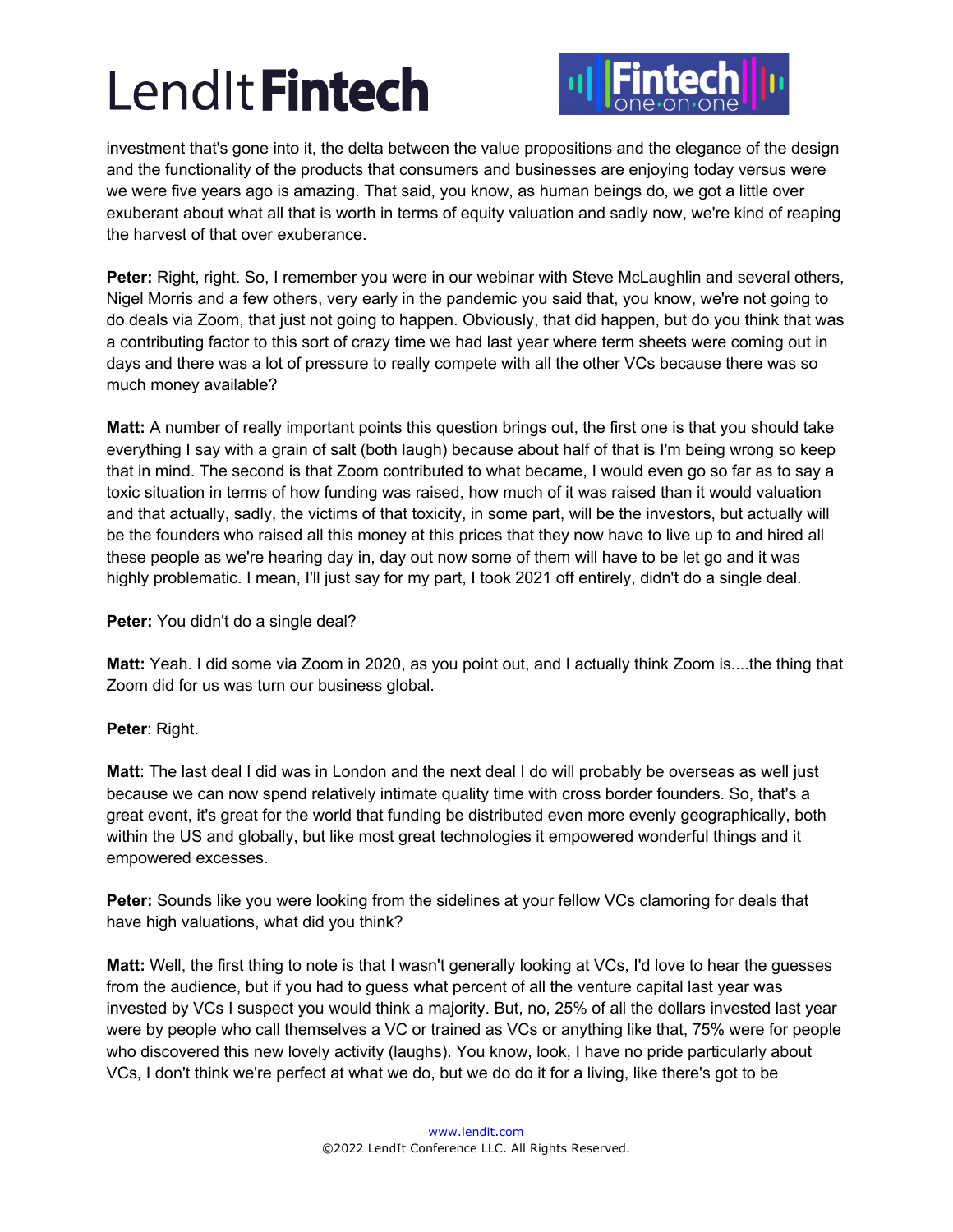

something to it, right. We're not like cardiac surgeons, but it's also not exactly the perfect activity for tourists or amateurs and that came to dominate our field of endeavor.

**Peter:** Well, eventually, you have your track record that sort of speaks for itself in many ways,

**Matt:** Again, speaking on behalf of my profession, we should all be very humble, humble of our work, we are deeply imperfect, but there is a little something to it, there's a little something to it. And so, the fact that this explosion on our asset class was majority-driven by people who'd never done this before, I think should get our attention.

Peter: Right, that's a really good point. So, what do you feel like today, there's obviously the public markets, every fintech stock pretty much is down, some down a lot and do you look at the public markets as a good barometer for where the private market valuation should be? What's the interplay between the two?

**Matt:** I'm now in three public boards and my gut is that the current valuations and what happened, say more about the public markets than they do about the companies or about fintech, you know, just sort of living through it, like it was dogmatically true for most of the last 20 years that unprofitable companies shouldn't go public, that the public markets were, you know, may be good at a few things, but evaluating hyper growth, hyper dynamic unprofitable businesses, definitely not. You know, you look at the Russell 5000, it's just this index that tracks small caps, there's 3,200 companies in it because the public markets universe has shrunk so dramatically they can't even fill the Russell 5000 anymore. The number of public companies got cut in half over 20 years.

**Peter:** That's less than 5,000 public companies, right.

**Matt**: Yeah. So, that happened for a reason and not because the public markets are broken. The majority of the money is passive indices, that means very small sets of funds control the price and we're also just the price taker and so when those funds, those people get excited things go like this and when they get unhappy, things go like that.

# **Peter:** Right.

**Matt:** Nobody is the big middle majority tempering ups or downs so I don't know if or when I'll ever take a company public again, but that whole system of funding companies and valuing companies is totally broken both ways and yet it does influence the private market.

**Peter:** Right, right. So then, when you invest in a private company and it goes public now, do you want to exit that company right then because it's now in a broken market?

**Matt:** First, I don't want to do it anymore. (both laugh) Again, judging by my track record in fireside chats of how we're doing another one in six months, but I think we should be very careful about what types of companies, what growth rates, what level of predictability, what level of profitability we choose to go public, but it's really just a financing event and fundamentally, if I think I want to exit, if my goal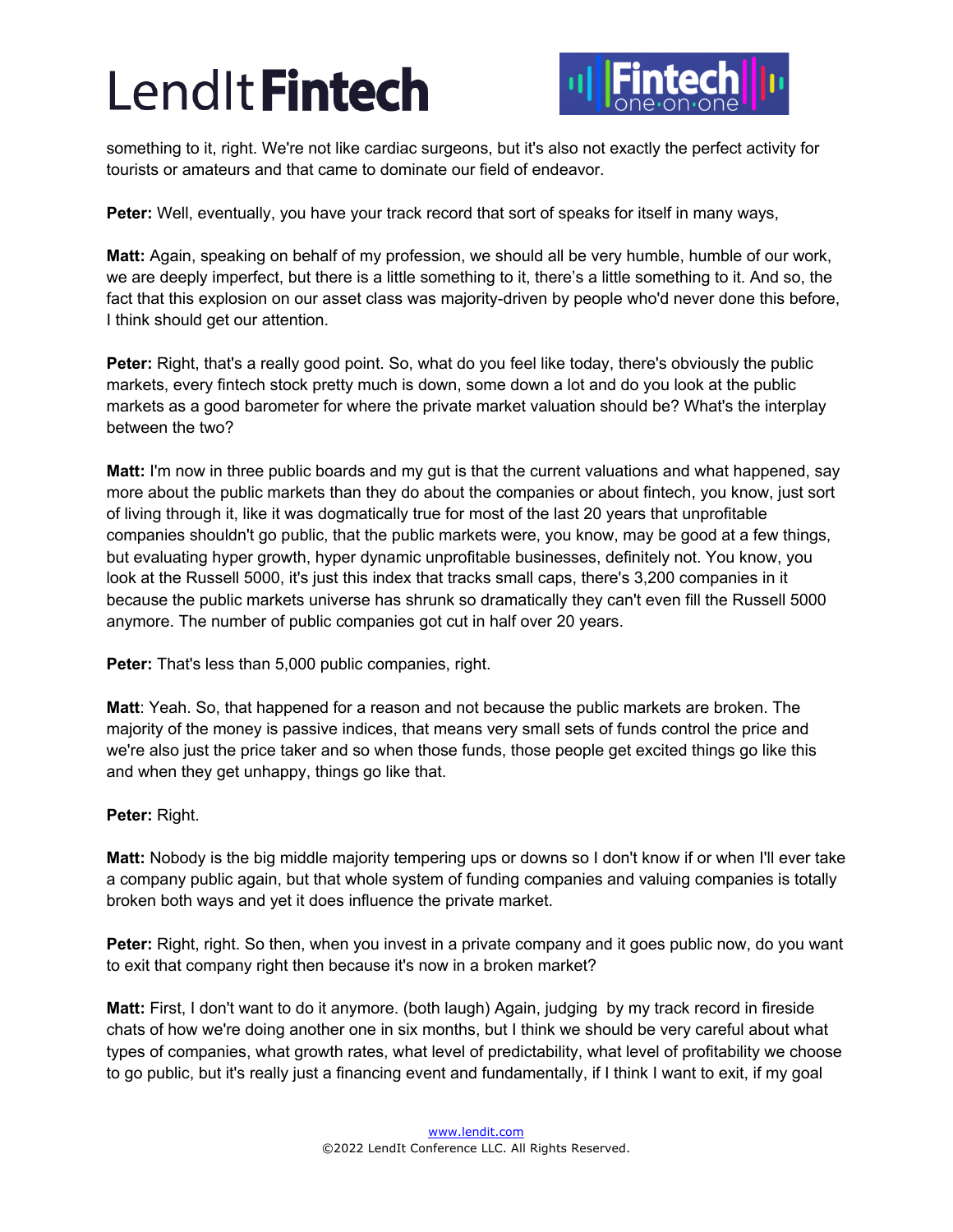

would be to sell the stock then ethically and otherwise, I shouldn't take the company public, you know what I mean. Foisting it then off on widows and orphans and, you know, retail investors, that's not how we'd like to do business so the answer is, no, we don't look to sell, haven't historically looked to sell, I'm not interested in selling out of any of my positions, but I think it is true for venture capitalists that it does start a clock, right, we don't actually get paid to manage public stocks, right.

So, we have to have a plan to get liquid and that, honestly, is not a happy pressure to have because companies are on a journey and I'd like to be able to, at my own discretion working closely with the founder, pick the time to exit based on where they are in the journey, not based on some public market dynamic. That's just another reason for me why it gets in the way of me doing my craft and when I want to do it.

**Peter:** Would say now then the venture capital......are we back to a more normal system where it's not just clamoring for terms sheets and now it's a bit more like pre-pandemic?

**Matt:** Well, we're back to something (both laugh), it's not pre-pandemic normal. The pre-pandemic normal was not a historical normal. The kind of like a 20-year average valuation for a software company is five or six times revenue, pre-pandemic it got to ten times, peak of the market of the public universe got to high 20s revenue multiple and then in the private markets it got to 100 times revenue, often more.

I think the fundamental question facing all of us is what is normal now and in my experience, you know, kind of history doesn't repeat, it rhymes, it won't look just like anything that we've been through. We have to draw on more fundamental analysis to say what is a fair price, fair to the founder, fair to the investor, where does that market settle and we have to do in the context of a lot of broken companies. The hangover will correspond to how good the party was to a certain extent, this is a really good party. (laughs)

Peter: (laughs) It was a good party because.....

**Matt:** Well, 12-year long extremely good party and the last two years of which were, like I said, I was watching from outside the window, but it looked pretty fun,

**Peter**: They were doing jager shots at 3 in the morning. (laughs)

**Matt:** So, I think that tells you what you need to know, but the next 12 to 18 months which aren't going to feel normal, they're going to be like a reaction and a lot of the people, the actual human beings whose job it is to make these investments are pretty busy worrying about the stuff they did last year so that's a big factor.

**Peter:** Right, So, if there's a founder in the audience who's thinking they need to start on their Series B or Series C or even Series A, what advice would you give them today that would maximize their likelihood to get funding at a valuation everyone's comfortable with?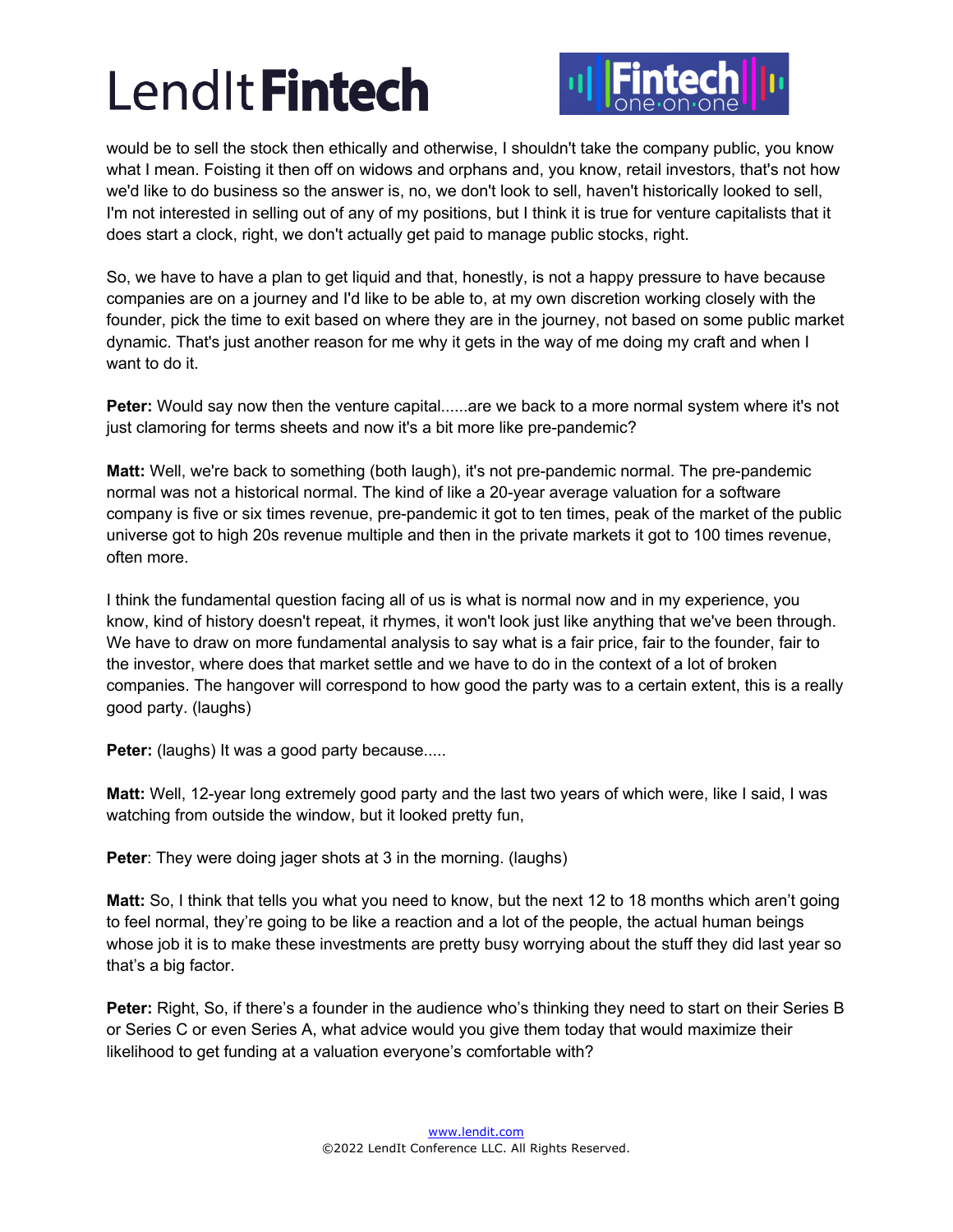

**Matt:** Facts and circumstances matter a lot, hard to give general advice, but I do think we have a couple of months here where there's still some business-as-usual activities going on where people are going to have a sharper pencil on valuation, but if your last round wasn't crazy, you do have a chance to do an up round, you know, because you've made progress, etc. And so, the iron is cooling pretty rapidly, I would go to market immediately and target people who know you already because by the time someone gets to know you in the new normal timeframes, the market's going to get worse before it gets better.

So, right now, there's a four/six/eight-week window where you can get up rounds done by new investors and I suspect by mid-summer that won't be happening anymore which will lead us to the more likely scenarios, your insiders where you say hey folks, we'd prefer to be raising money in 2023, ideally 2024, we, the company, are doing the right things to make sure we get there, but, in fact, we need \$5 to 15 Million or \$2 Million or \$18 Million or whatever it is to get there in good order and that will be good for all of us.

# **Peter:** Right.

**Matt:** So, do you really want to lead an inside round right now? No, but should you? Yes, because that is the right answer to preserve your old equity and this new money will be quite valuable because we're going to do it at the last round price or whatever the structure is. So, that's a very constructive conversation that you want to have now in parallel with the new outsider conversations because in two months that'll be the only conversation that's available to you and your insiders will be more scared then than they are now.

**Peter:** Interesting. So then, are you saying like latter half or the second half of this year there's going to be very little new rounds with new investors being done in an up round kind of environment?

**Matt:** Yeah, seed and A will keep happening, you know, people have funds, put to work in new companies, but nobody wants to deal with messy situations. This is the thing, like this isn't happening yet so we'll get to some optimistic parts in the remaining six minutes, but I will say just until I keep a for this topic. What happens in the mind of an investor is they look at the company and they say, okay, you've raised \$60 Million, now you're raising a Series B, your last round valuation was \$350, but really you should raise \$20 Million now at a hundred post, that's really what this looks like in a normal time because the last thing you did doesn't count. (Peter laughs)

It was totally crazy, it was 2021, everything was nuts, but your \$5 Million revenue business, \$7 Million revenue business should be 20 at 100 or 30 at 150, but I don't want to spend time on that as a new investor. I don't want to have to break that news to you or go to talk to your existing investors who are going to have to cram into a much smaller percent of the equity, give up their preference, do all these horrible things, like I want them to come to that conclusion on their own. I don't want them to go to likely my friends who are on your cap table and say, oh, by the way, that company is great, I love that founder, she's awesome, we want to get involved, but you have to write it down and do all sorts of horrible things. I don't want to have that conversation, I want to work on a clean one.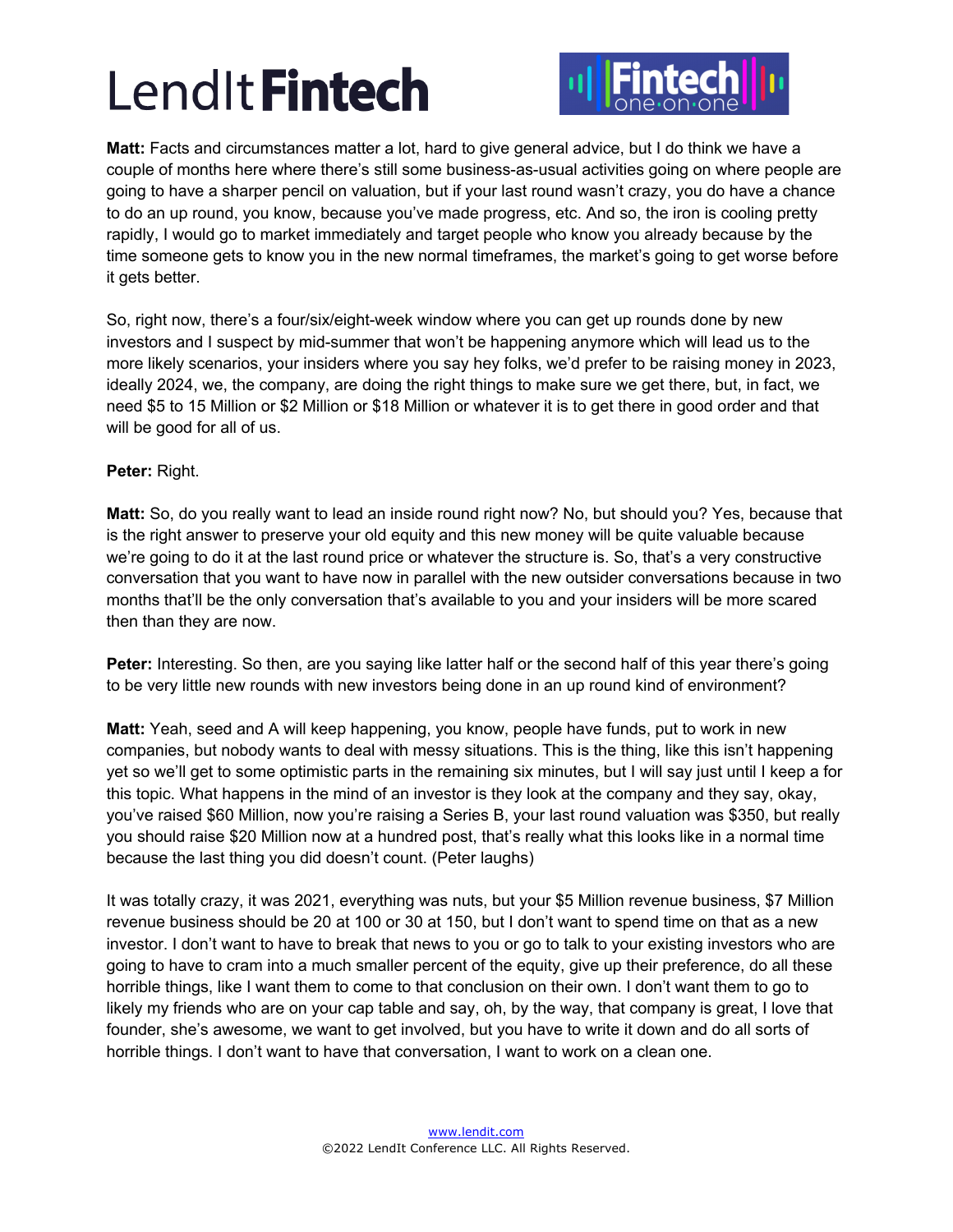

**Peter:** Right, right.

**Matt:** So, founders have to do that work themselves and boards, etc.

**Peter:** So, let's switch gears. I want to go a different topic completely and I want to re-visit the….last year, you wrote a Forbes column on The Future of Money and you talked about decentralization, decentralized finance, we've obviously had a lot of tumult in that space in recent weeks, do you still view what your thesis from last year, maybe you could just repeat it briefly and do you still feel it holds weight?

**Matt**: The nutshell thesis is that over like a 50-year period, starting 20 years ago, financial services is going to be entirely re-invented. The first chapter was just simply about analog to digital, you know, here's your bank account but it's on your mobile phone kind of stuff, here's your loan but it's available on the web. Now, we're in the embedded financial services space where people are going to buy and experience financial services through software they use every day, both consumers and businesses, we're just in the first or second inning of that, that's extremely profound.

And then, the final chapter will be the way financial services are manufactured, not just the way they're presented digitally or purchased and experienced through software, but the way they're manufactured will be done in a decentralized way versus currently which is wildly centralized by banks, by Visa and Mastercard, by insurance carriers, etc. So, I will note to give myself 50 years, right. (cross talking).

**Peter:** Less than a year.

**Matt:** A good 20 years, it used to be 27, it used to be 29, yeah, I have a totally full conviction. I mean, I really…….everything in my life has been an extremely bumpy road and this will be no different, this path to decentralization and by the way, not least because government hate it.

**Peter:** Yeah.

**Matt:** This one in particular is going to be a nasty tussle. The incumbents always hate all of these, but founders beat the incumbents over time, I'm fine with that, you know. Now, we're planning against the referee too, it's going to be rough, but, you know, we raised a crypto fund last year, we've been investing in crypto for the last nine years. It has been one of the most fun, interesting and rewarding chapters in my investing life and it remains just that. I think the talent in the space, the inarguable logic of it is only growing more and more compelling.

**Peter:** So, what is inarguable about it, what is inevitable about the move to decentralization?

**Matt:** Look, the argument for analog to digital that founders made was like, you know, in 2009/2010, like download the M&T Bank app, look at it, it's garbage. Look at my app, it's fantastic and that was true, I mean, look at the Chairman of Simple, like I'm an old school neobank guy, but it's pretty thin, pretty thin in terms of like…by the way, the M&T bank app is awesome now.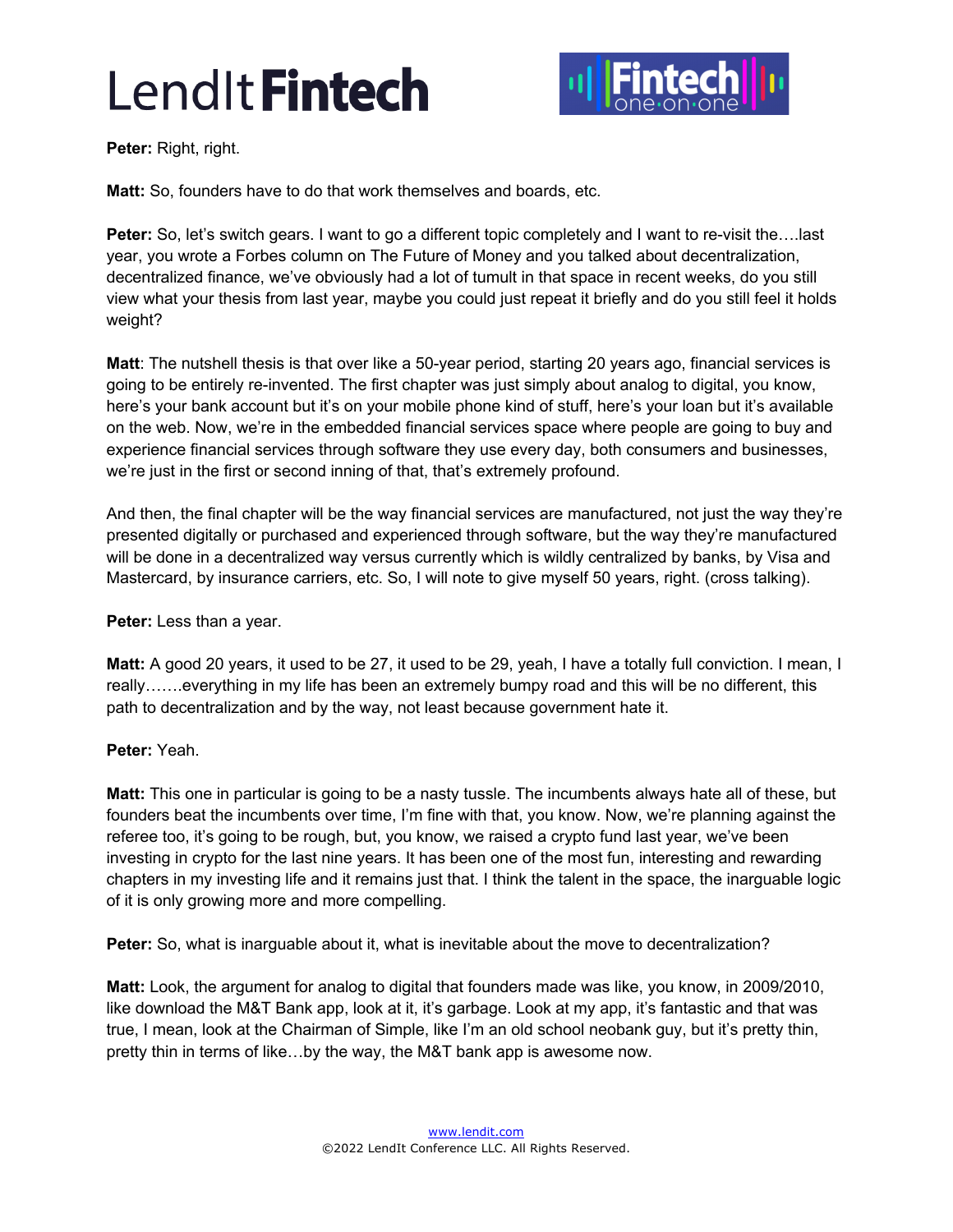

**Peter:** Right.

**Matt:** It's like perfectly acceptable if you're going to market against an incumbent based on the quality of your app and that's why you look at Lemonade stock, you know, the whole like we're digital, we're better thing was never a durable, competitive advantage against the incumbents who is competitive against them is to remove them from the market altogether. So, we have a company called Compound, it's not even a company, actually it's really a protocol where you can lend and borrow money, post collateral, entirely managed programmatically and they charge ten basis points for extremely complex loans and, yes, they have breaches and they go out time and it's messy, but all startup activities are messy.

What's interesting about it is that it's actually disruptive, token-intermediated, protocol-driven. lending and insurance and payments via Stablecoins are a decade away from prime time, but it's just, to me, the lack of comparing their ten basis point NIM to a 300 basis point NIM of a bank, that's actual disruption. In a way, that's sort of the peer-to-peer lending folks had in mind, but had no chance of……they just did a different version of centralization, never decentralization.

**Peter:** Right, right, okay. So then, maybe we can close with you could paint a picture for us, if you will, of how you feel like, you know, you could go out 29 years, what do you think it's going to look like in the finance space. What are the big banks going to look like, who is going to be the winners?

**Matt:** As I said to my partners in our offsite this week, there's not going to be a fintech practice at Bain Capital Ventures in ten years because it's like an Internet practice, it's an ingredient, what we all do is an ingredient in building an amazing software company. And so, banks will either have an important role in trying and regulation to orchestrate and custody assets or they will lose it, but they will not be manufacturing products.

And so, whether they can, on the strength of their brand and mostly on the strength of their government relations, keep themselves in the mix, which I suspect they will, most of this work will be done by technology and the winners, ultimately, will be the software companies that realize how to best incorporate these financial services which at that time will be manufactured decentrally and so, therefore, actually will be easier to incorporate into code. And so, I think most of us are going to innovate ourselves out of a job and I'm here for it. (laughs)

**Peter:** Well, on that note, we'll have to leave it there. Matt, it's always a pleasure chatting with you.

**Matt:** My pleasure, really great to see you.

(applause)

**Peter:** Wow, so much to process there, so much to unpack and to think about. Obviously, the next 12 to 18 months are going to be challenging in fintech, we're not going to see anything like the environment we had in 2020 and 2021 where huge up rounds, massive valuations just became the norm and if you weren't raising several million dollars you really weren't at the top of the heap or